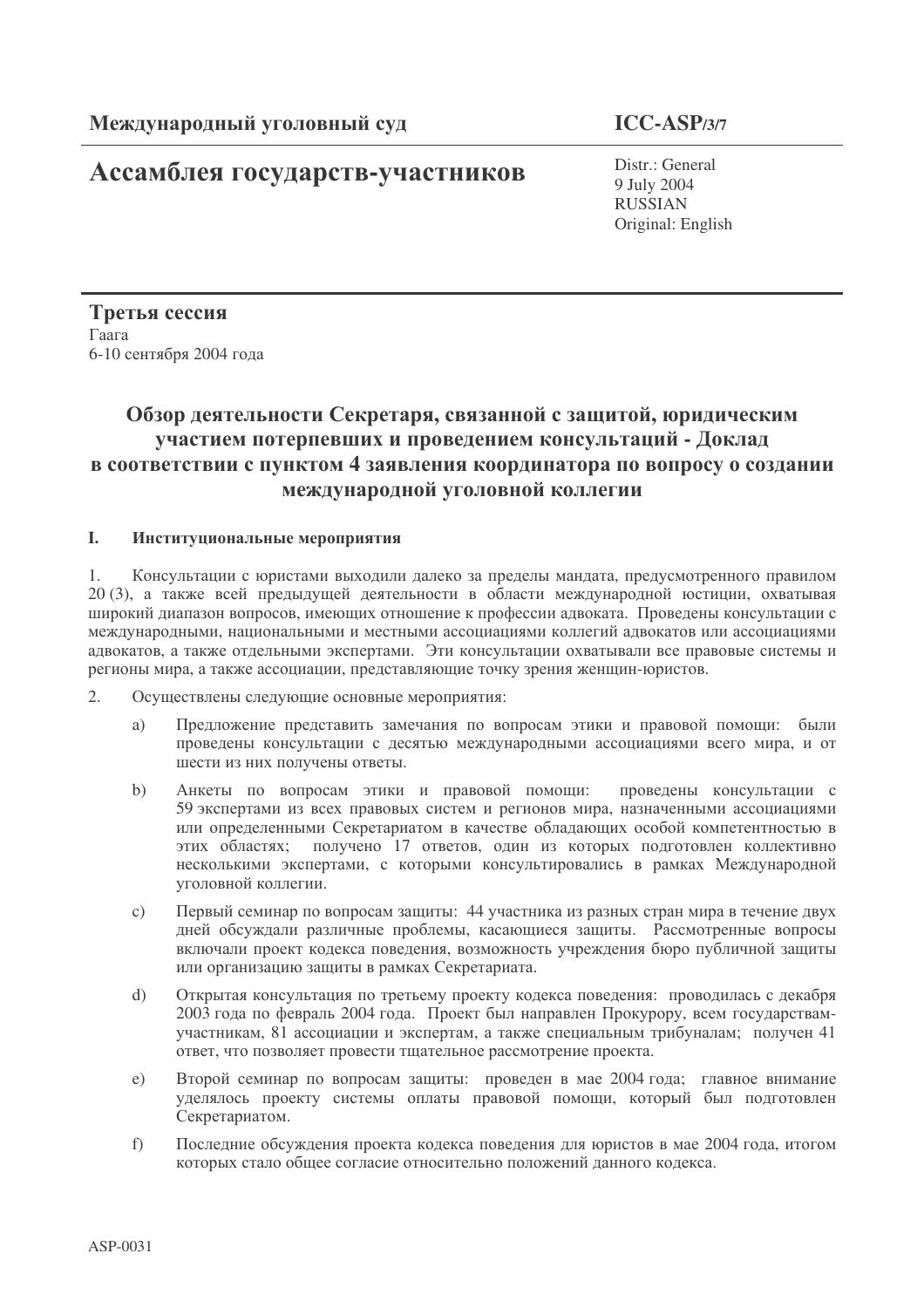- Направление просьб национальным ассоциациям коллегий алвокатов всех государств $g)$ участников относительно профессиональных тарифов, применяемых при осуществлении профессии юриста, и национальных систем правовой помощи (в процессе осуществления).
- $h)$ Посешения национальных учреждений для ознакомления с различными концепциями, в частности правовой помощи, контроля за соблюдением этики, организации работы полиции и судебных следователей. Эти посещения включали следующие организации: в Соединенном Королевстве - Генеральный совет адвокатов, Комиссия правовых служб, Служба общественного защитника, Бюро по надзору за деятельностью стряпчих, Дисциплинарный суд по делам стряпчих, Независимая комиссия по жалобам на действия полиции, Сентрекс, Служба столичной полиции, Дирекция профессиональных станлартов: в Бельгии - Фелеральная полиция. Генеральная лирекция оперативной поллержки: Лирекция международного оперативного сотрудничества полиции, Комиссия СИРЕН (SIRENE). Постоянный комитет по контролю за полицейскими службами, Генеральная инспекция федеральной и местной полиции.
- $\mathbf{i}$ Постоянные лвусторонние контакты с международными ассоциациями (Международная уголовная коллегия. Латиноамериканский союз коллегий алвокатов. Фелерация европейских коллегий алвокатов. Международная федерация женщин-юристов и т.д.).

#### II. Полготовка колекса повеления и прочая нормативная леятельность

 $\mathcal{E}$ В соответствии с правилом 8 Секретарь представил Председателю Суда предложение о кодексе профессионального поведения для адвокатов, выступающих в Суде. В число основных мероприятий по подготовке этого документа входило:

- Обращение к 10 международным ассоциациям в январе 2003 года с просьбой о внесении a) их вклада по данному вопросу.
- Первый проект, подготовленный на основе опыта специальных трибуналов, проектов,  $b)$ представленных Международной ассоциацией адвокатов и Международной уголовной коллегией, и проведенного Секретариатом сравнительного исследования, был представлен судьям в июне 2003 года.
- Второй проект, включающий предложения судей и результаты соответствующих  $\mathbf{c})$ консультаций, был опубликован в декабре 2003 года, как указано выше, и разослан всем государствам-участникам.
- $d)$ Третий проект был разослан в апреле 2004 года, как разъясняется выше, и последние консультации были проведены 13 мая, когда все участники пришли к окончательному согласию в отношении содержания кодекса.

 $4.$ Участие Секретариата в разработке и обсуждении Регламента Суда касалось, в частности, глав, посвященных вопросам защиты и участия потерпевших.

Подготовленный Секретариатом проект регламента включает соответствующие положения, 5. касающиеся участия адвокатов защиты и законных представителей потерпевших.

#### Ш. Подготовка списка адвокатов и прочая административная работа

6. Подготовлен список адвокатов, и о желании быть включенным в него заявили 48 юристов. Эти заявления в настоящее время рассматриваются в соответствии с Правилами процедуры и доказывания и Регламентом Суда.

Подготовлены другие списки с целью обеспечения групп защиты квалифицированными 7. помощниками, экспертами и следователями.

Завершены административные процедуры и оказание им физической поддержки в форме 8. различных таблиц.

 $Q_{1}$ Установлены контакты с целью заключения рабочих соглашений с несколькими ассоциациями коллегий адвокатов, в частности тех стран, ситуация в которых была передана Прокурору. Эти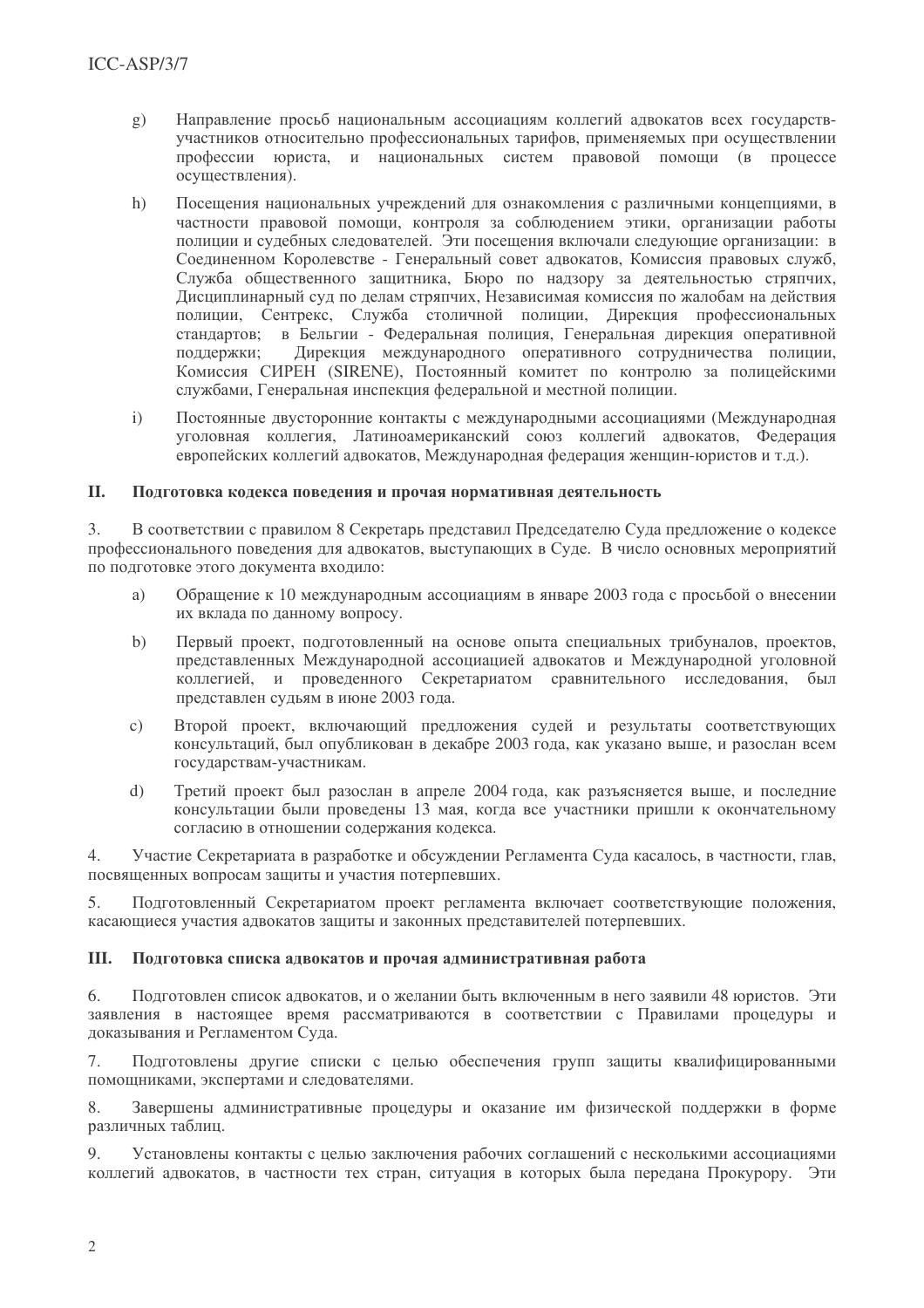ассоциации могут быть, вероятно, весьма полезными, особенно когда требуются услуги дежурного адвоката в сотрудничестве с Бюро общественного адвоката защиты, учрежденным предварительно принятым Регламентом Суда.

#### IV. Создание системы правовой помощи

Предложение о системе оплаты правовой помоши было представлено и обсуждено на втором семинаре по вопросам защиты и в настоящее время находится на стадии рассмотрения.  $QTC$ предложение, главная цель которого заключается в обеспечении качества защиты, учитывая при этом должным образом бюджетные ограничения Суда, было использовано для подготовки проекта бюджета на 2005 год и являлось темой доклада, представленного Бюджетно-финансовому комитету  $(B\Phi K)$ .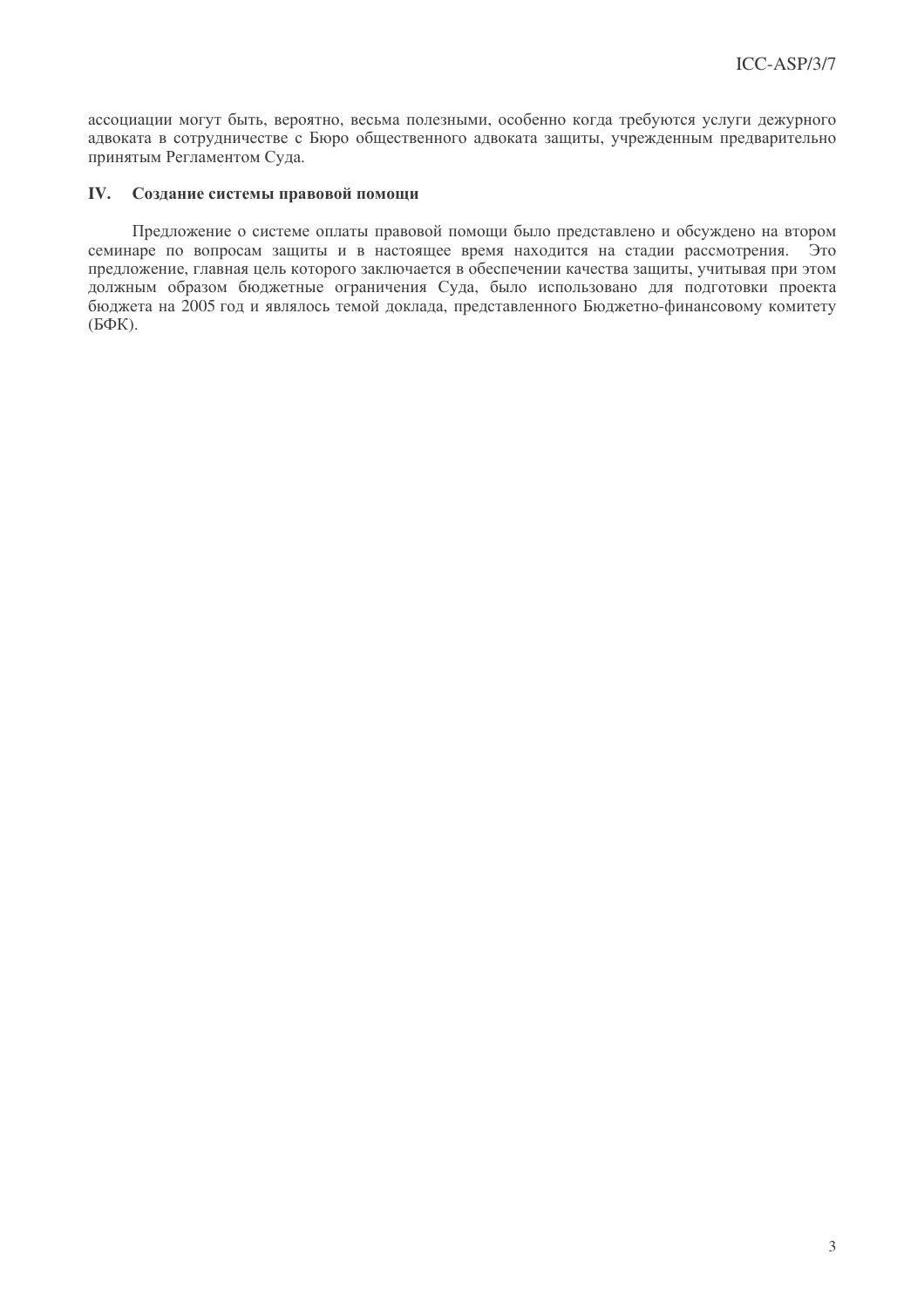### Приложение

## СТРАНА/ОРГАНИЗАЦИЯ ОТДЕЛЬНЫХ ЭКСПЕРТОВ, С КОТОРЫМИ БЫЛИ ПРОВЕДЕНЫ КОНСУЛЬТАЦИИ

| <b>СТРАНА/ОРГАНИЗАЦИЯ</b>        |
|----------------------------------|
| Бельгия                          |
| Босния и Герцеговина             |
| Бразилия                         |
| Гвинея                           |
| Германия                         |
| Демократическая Республика Конго |
| Испания                          |
| Камбоджа                         |
| Камерун                          |
| Канада                           |
| Кения                            |
| Колумбия                         |
| Мавритания                       |
| Марокко                          |
| Мексика                          |
| Нидерланды                       |
| $\pi$                            |
| Республика Корея                 |
| Сенегал                          |
| Сербия и Черногория              |
| Соединенное Королевство          |
| Соединенные Штаты Америки        |
| Франция                          |
| Хорватия                         |
| Чешская Республика               |
| Швеция                           |
|                                  |
| Организация Объединенных Наций   |
|                                  |